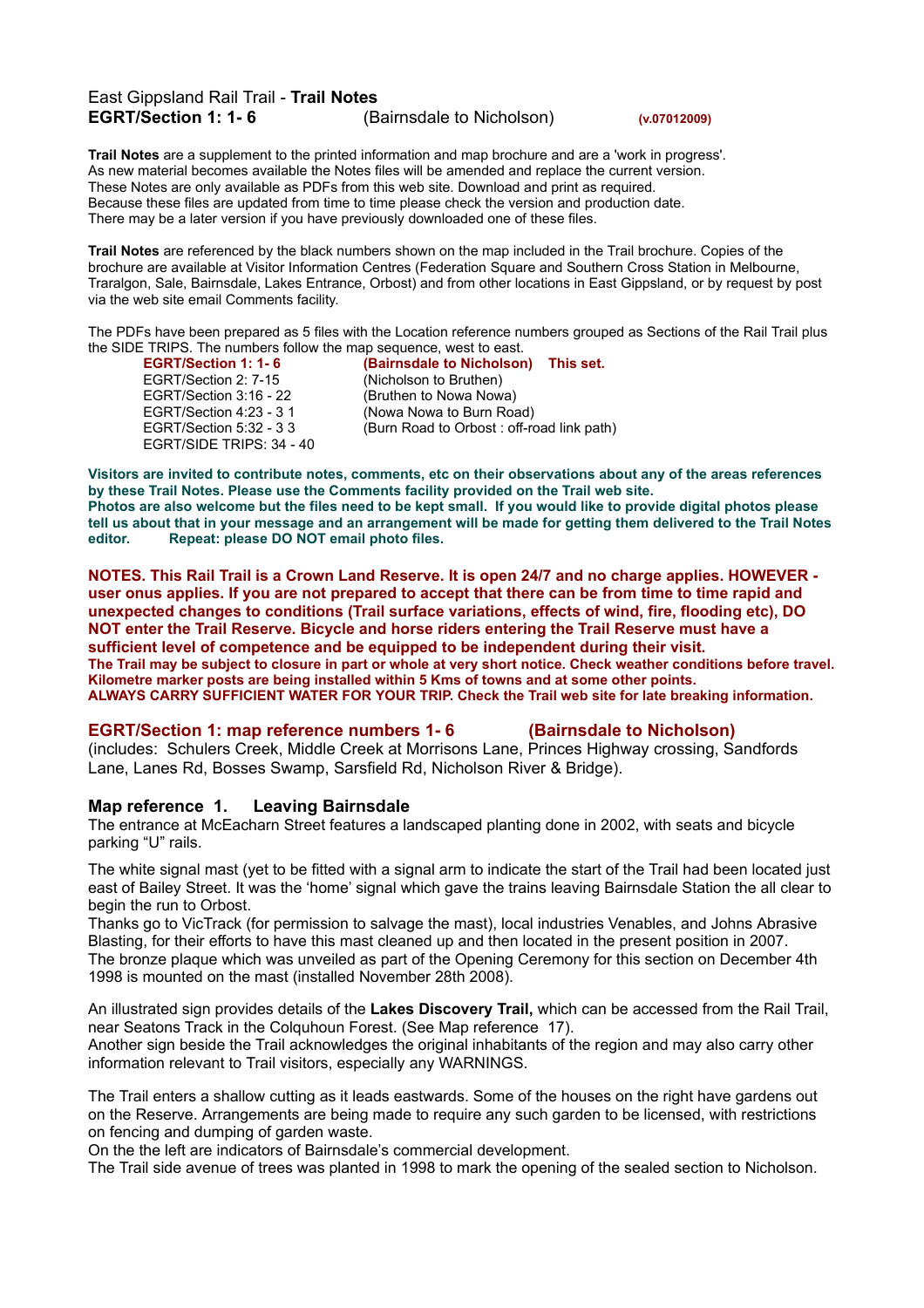Phillips Lane is the first road crossing, with stock controls on each chicane. A local farmer owns the land each side of the trail, east of the Trail. If the arms are down, stock are being moved so please pass and leave the gateways as you found them.

Chicane/gates from this point onwards include some locked and others not. The gates are for use by Trail management vehicles only. In any case, gates must not be left open.

**Private vehicles including motor cycles are not permitted to use the Trail. Infringement penalties apply.**

## **Map reference 2. Crossing the Broadlands**

The next few kilometres to the Princes Highway crossing are across the Mitchell River flood plan known as The Broadlands. Two water courses cross the Trail. Schulers and Middle Creeks.

There are two seats provide nearby for walkers to take a rest stop.

The first seat is dedicated to Ron Rawson, previous owner of the bike shop still trading with his son Glenn in charge. The story has it that Ron and two other well known locals discussed the idea of a rail trail, in the bike shop workshop one day in the early 1990's, and that started the move to establish the Trail.

The second seat was donated by the Selwyn family. It is located at the old 174 mile post (repaired and replaced in 2008 by volunteer Friends of the Rail Trail, providing a photo opportunity stop. An information sign and more native vegetation planting is planned for this spot. The results of a school group tree planting effort can be seen to the south. Further re-vegetation work will be carried out along this section.

Then it's across Morrison Road and on towards the Princess Highway crossing.

Noteworthy vegetation includes Kangaroo Grass (Themeda) with its golden brown seed heads (in Spring and Summer), regenerating stands of Blackwoods and quite prehistoric looking Pine trees which bear cones much to the taste of large Black Cockatoos. These birds are almost silent on the wing but in season the chewed up cones strewn along the Trail are testimony to their activity overhead. Another seat provided by the Mitchell River Rotary Club is tucked away on the LHS near these trees.

# **Map reference 3. Princes Highway crossing -** Manuka and small birds

A set of rails can still be seen where the trail crosses the Princes Highway.

### **This is a very busy 100 KPH Highway and visitors need to take great care when crossing.**

The Trail has been gradually rising from the Broadlands. To the south there are views of the famous Gippsland Lakes. After crossing the Highway the trees each side on this wide section were planted in 2003/4 to mark the return of the V/Line train service to Bairnsdale.

Over the rise is a down hill run, passing another seat, donated by nearby neighbours, the Garden family. Between this seat and Sandfords Lane (gravel road) is a dense stand of a low bushy plant called Manuka. Such dense plant growth along the Trail is usually habitat to small birds. Stay quiet awhile and they will investigate your presence.

## **Map reference 4. Old drains and a potential 'side trip'**

Sandfords Lane (gravel) provides an opportunity for a detour northward to Olivers Road (sealed) which runs west-east between the Omeo Highway and Sarsfield Road. All excellent cycling roads.

On the section just before Lanes Road are signs of old bluestone drains and near the gateway is a bluestone culvert. A helpful neighbour to the north assists with controlling heavy grass, and a small group of indigenous trees were planted by volunteers. This section also illustrates the problems of dealing with dead Black Wattle trees, which have a short life and when dead all too easily fall, often damaging fences, or across the Trail.

## **Map reference 5. Bosses Swamp**

You are now on the last few hundred metres of sealed Trail, running through a low area called Bosses Swamp. The Trail crosses part of the Swamp on large diameter corrugated barrel culverts. Take care on this surface, which is beginning to degrade. To the right is the Bosses Swamp wetland, often home to Spoonbills, Swans and other water birds. This waterway links to the flood plain of the Nicholson River. Other smaller birds are common here and occasionally a wandering fresh water tortoise. Wombats and the ubiquitous pest rabbit use the embankment for burrows. The wetland extends on the north side (LHS) of the Trail. After heavy rain this water area is a cacophony of croaking from frogs. Stop a minute and listen. A family of Tawney Frogmouths also live in this area. Horses and camels live in the paddock to the north. The Trail rises through a delightful stand of Eucalypts before arriving at the sealed (and often busy) Sarsfield Road at the Nicholson township. A grassed **parking area** is provided (day use only) at Sarsfield Road (RHS of the gate/chicane). From the Bosses Swamp culvert to Sarsfield Rd = 400metres; Sarsfield Rd to the  $Bridae = 500$ metres.